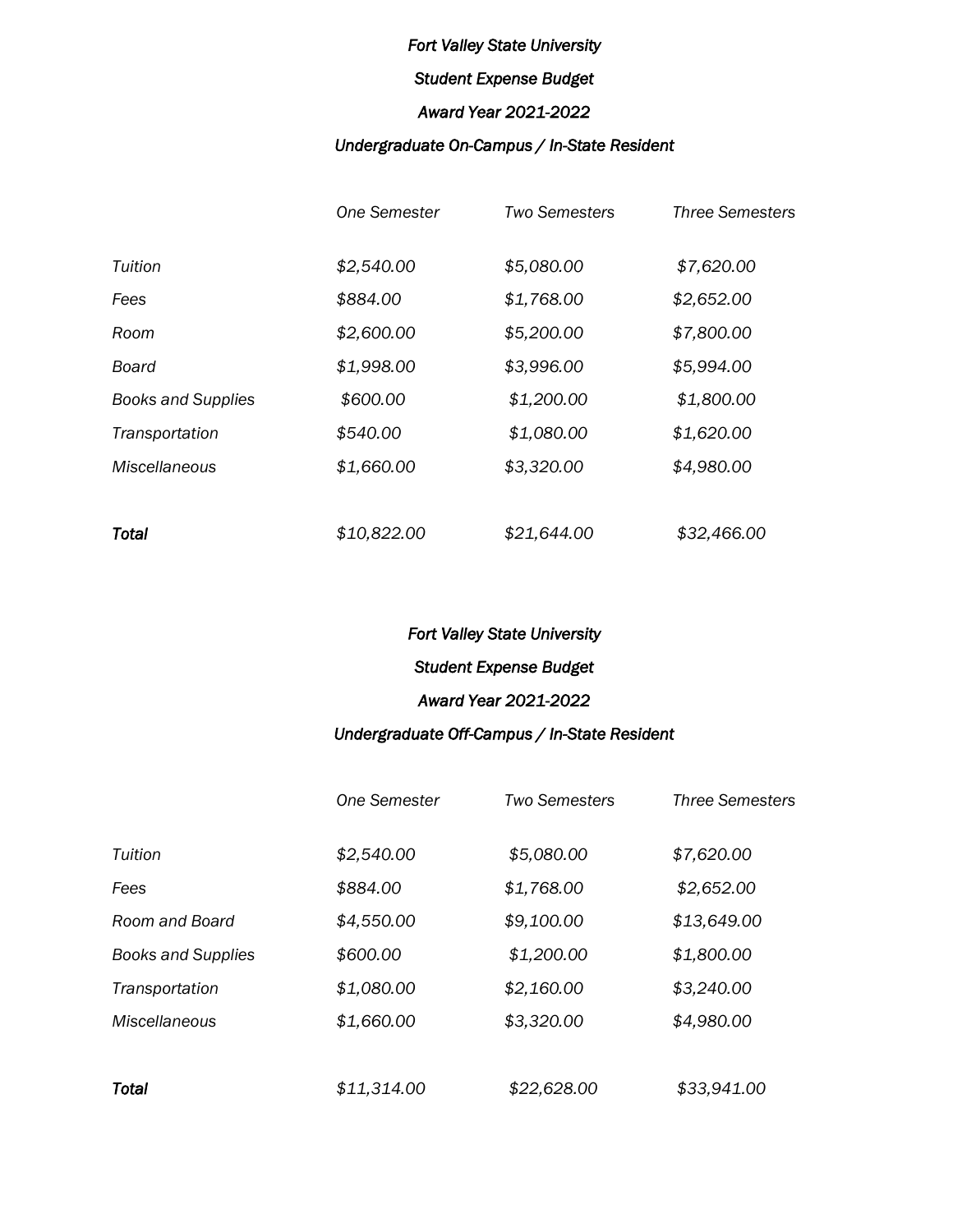# *Student Expense Budget*

#### *Award Year 2021-2022*

## *Undergraduate With Parent / In-State Resident*

|                           | <b>One Semester</b> | <b>Two Semesters</b> | <b>Three Semesters</b> |
|---------------------------|---------------------|----------------------|------------------------|
| Tuition                   | \$2,540.00          | \$5,080.00           | \$7,620.00             |
| Fees                      | \$884.00            | \$1,768.00           | \$2,652.00             |
| Room and Board            | \$2,275.00          | \$4,550.00           | \$6,825.00             |
| <b>Books and Supplies</b> | \$600.00            | \$1,200.00           | \$1,800.00             |
| Transportation            | \$540.00            | \$1,080.00           | \$1,620.00             |
| <b>Miscellaneous</b>      | \$1,660.00          | \$3,320.00           | \$4,980.00             |
|                           |                     |                      |                        |
| Total                     | \$8,499.00          | \$16,998.00          | \$25,497.00            |

## *Fort Valley State University*

#### *Student Expense Budget*

## *Award Year 2021-2022*

## *Undergraduate On-Campus / Non-State Resident*

|                             | <b>One Semester</b> | <b>Two Semesters</b> | <b>Three Semesters</b> |
|-----------------------------|---------------------|----------------------|------------------------|
| Tuition                     | \$9,241.00          | \$18,482.00          | \$27,723.00            |
| Fees                        | \$884.00            | \$1,768.00           | \$2,652.00             |
| Room                        | \$2,600.00          | \$5,200.00           | \$7,800.00             |
| Board                       | \$1,998.00          | \$3,996.00           | \$5,994.00             |
| <b>Books and Supplies</b>   | \$600.00            | \$1,200.00           | \$1,800.00             |
| Transportation              | \$540.00            | \$1,080.00           | \$1,620.00             |
| <i><b>Miscellaneous</b></i> | \$1,660.00          | \$3,320.00           | \$4,980.00             |
|                             |                     |                      |                        |
| Total                       | \$17,523.00         | \$35,046.00          | \$52,569.00            |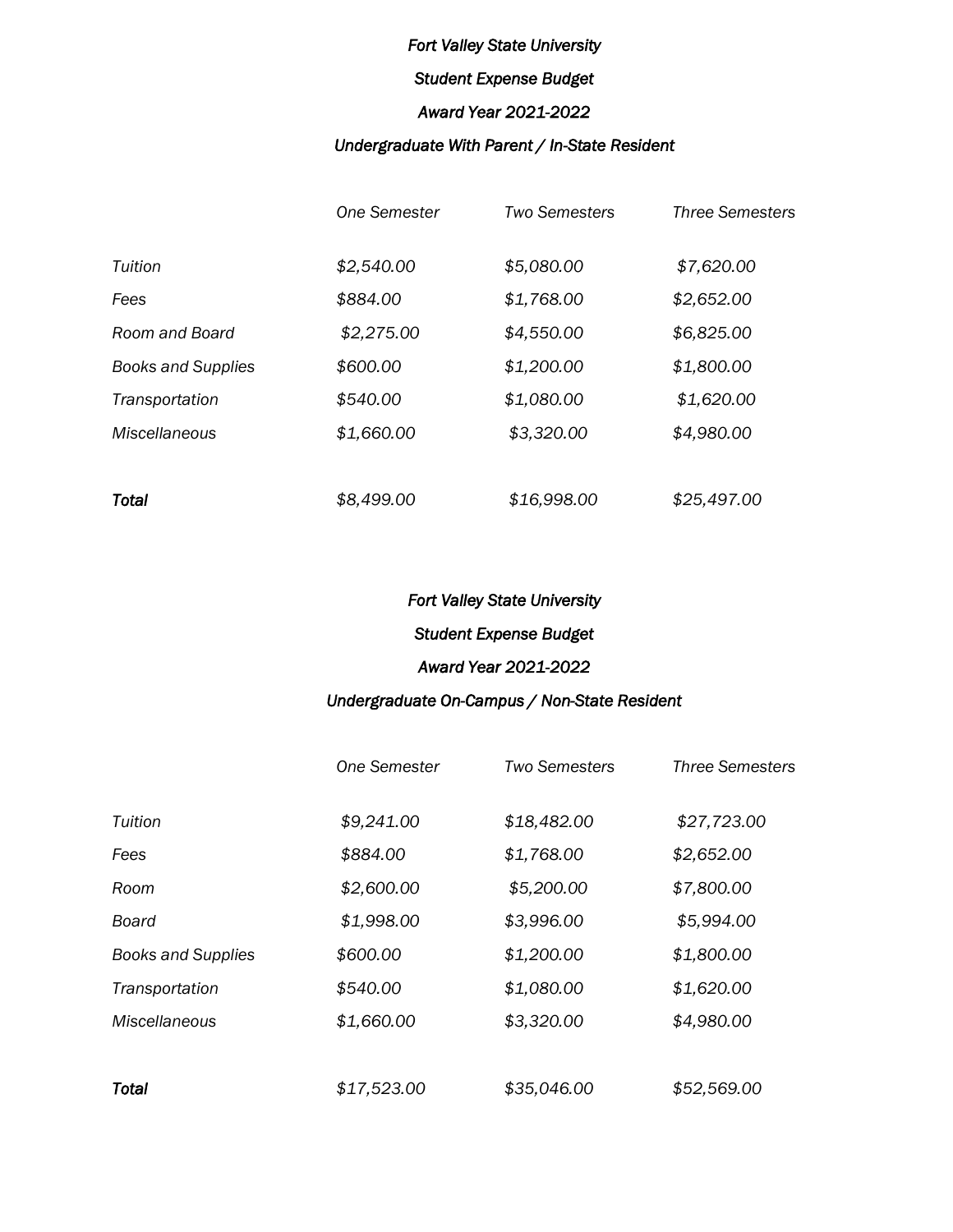## *Student Expense Budget*

#### *Award Year 2021-2022*

## *Undergraduate Off-Campus / Non-State Resident*

|                           | <b>One Semester</b> | <b>Two Semesters</b> | <b>Three Semesters</b> |
|---------------------------|---------------------|----------------------|------------------------|
| Tuition                   | \$9,241.00          | \$18,482.00          | \$27,723.00            |
| Fees                      | \$884.00            | \$1,768.00           | \$2,652.00             |
| Room and Board            | \$4,550.00          | \$9,100.00           | \$13,649.00            |
| <b>Books and Supplies</b> | \$600.00            | \$1,200.00           | \$1,800.00             |
| Transportation            | \$1,080.00          | \$2,160.00           | \$3,240.00             |
| <b>Miscellaneous</b>      | \$1,660.00          | \$3,320.00           | \$4,980.00             |
|                           |                     |                      |                        |
| <b>Total</b>              | \$18,015.00         | \$36,030.00          | \$54,044.00            |

## *Fort Valley State University*

# *Student Expense Budget*

# *Award Year 2021-2022*

## *Undergraduate With Parent / Non-State Resident*

|                           | <b>One Semester</b> | Two Semesters | <b>Three Semesters</b> |
|---------------------------|---------------------|---------------|------------------------|
| Tuition                   | \$9,241.00          | \$18,482.00   | \$27,723.00            |
| Fees                      | \$884.00            | \$1,768.00    | \$2,652.00             |
| Room and Board            | \$2,275.00          | \$4,550.00    | \$6,825.00             |
| <b>Books and Supplies</b> | \$600.00            | \$1,200.00    | \$1,800.00             |
| Transportation            | \$540.00            | \$1,080.00    | \$1,620.00             |
| <b>Miscellaneous</b>      | \$1,660.00          | \$3,320.00    | \$4,980.00             |
|                           |                     |               |                        |
| Total                     | \$15,200.00         | \$30,400.00   | \$45,600.00            |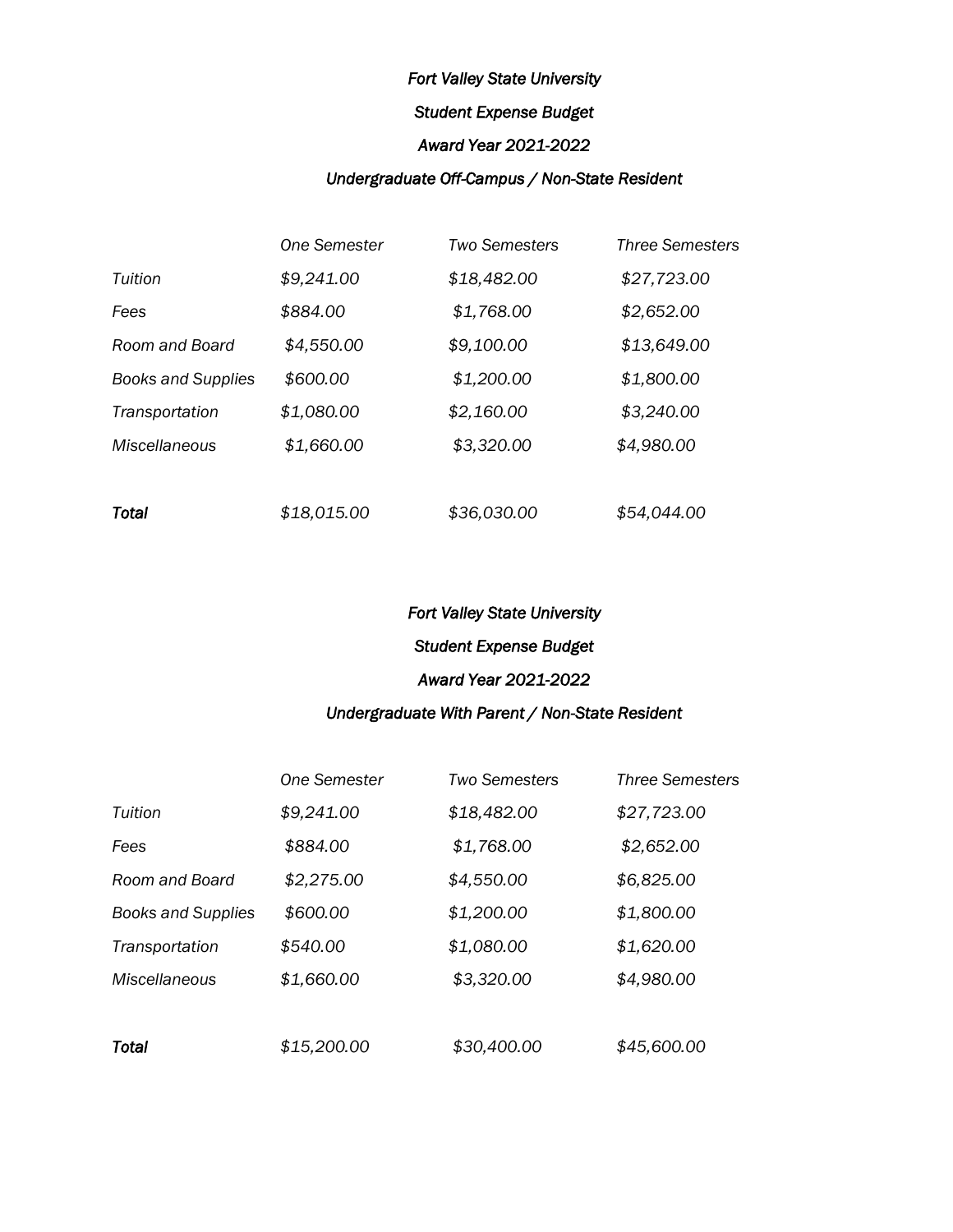## *Student Expense Budget*

#### *Award Year 2021-2022*

## *Graduate / On-Campus In-State Resident*

|                           | One Semester | <b>Two Semesters</b> | <b>Three Semesters</b> |
|---------------------------|--------------|----------------------|------------------------|
| Tuition                   | \$2,166.00   | \$4,332.00           | \$6,498.00             |
| Fees                      | \$884.00     | \$1,768.00           | \$2,652.00             |
| Room                      | \$2,600.00   | \$5,200.00           | \$7,800.00             |
| Board                     | \$1,998.00   | \$3,996.00           | \$5,994.00             |
| <b>Books and Supplies</b> | \$500.00     | \$1,000.00           | \$1,500.00             |
| Transportation            | \$540.00     | \$1,080.00           | \$1,620.00             |
| <b>Miscellaneous</b>      | \$2,048.00   | \$4,096.00           | \$6,143.00             |
|                           |              |                      |                        |

## *Fort Valley State University*

# *Student Expense Budget*

# *Award Year 2021-2022*

# *Graduate / Off-Campus In-State Resident*

|                           | <b>One Semester</b> | <b>Two Semesters</b> | <b>Three Semesters</b> |
|---------------------------|---------------------|----------------------|------------------------|
| Tuition                   | \$2,166.00          | \$4,332.00           | \$6,498.00             |
| Fees                      | \$884.00            | \$1,768.00           | \$2,652.00             |
| Room and Board            | \$4,550.00          | \$9,100.00           | \$13,649.00            |
| <b>Books and Supplies</b> | \$500.00            | \$1,000.00           | \$1,500.00             |
| Transportation            | \$1,080.00          | \$2,160.00           | \$3,240.00             |
| <b>Miscellaneous</b>      | \$2,048.00          | \$4,096.00           | \$6,143.00             |
|                           |                     |                      |                        |
| Total                     | \$11,228.00         | \$22,456.00          | \$33,682.00            |